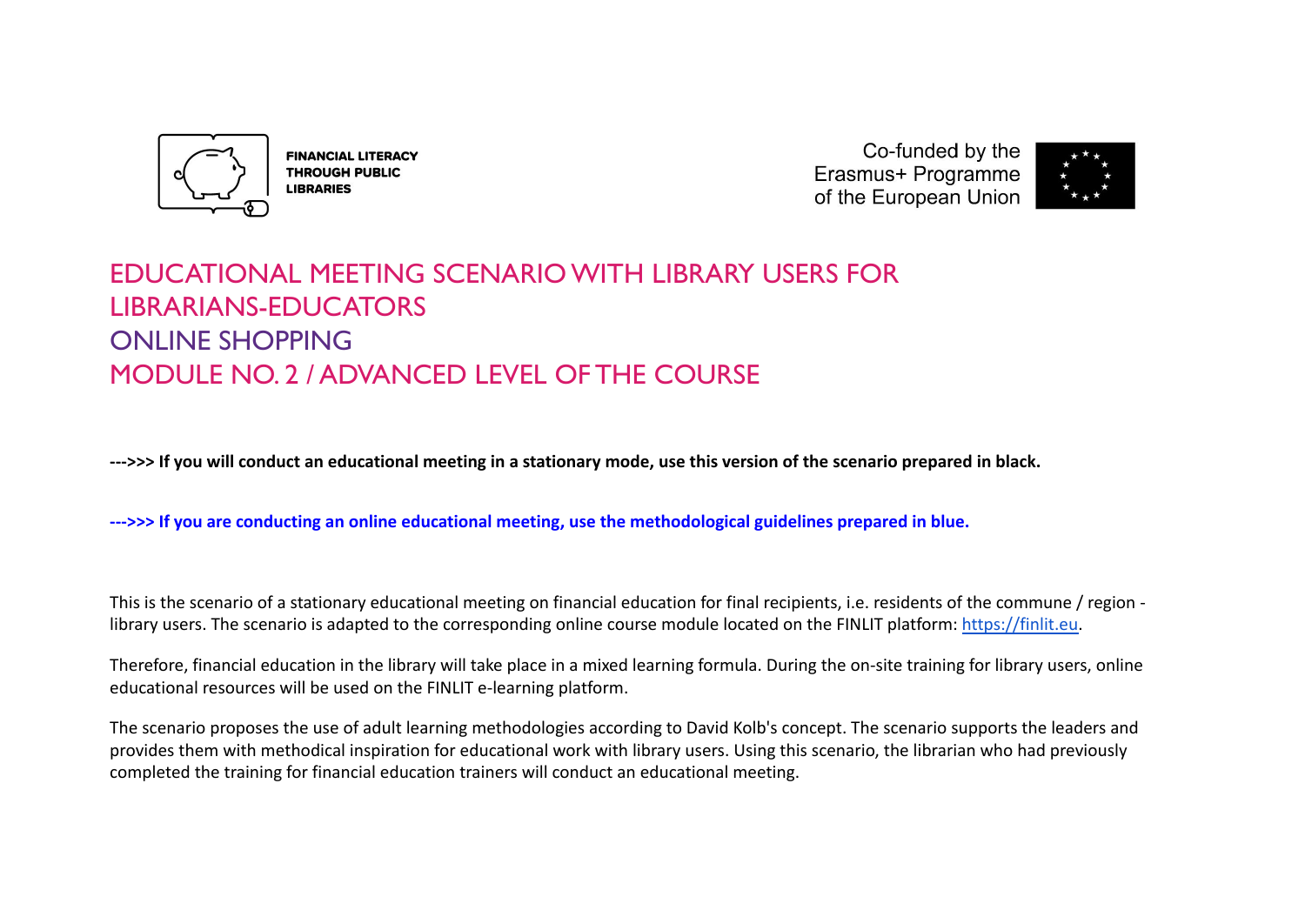

As an online meeting leader, use the functionality of your chosen remote working platform to guide your course participants through the training content of the module. Participants will also be able to perform specific activities stationary at their place of stay during the online meeting (i.e. they will be able to perform short tasks on their own according to the instructions provided by the teacher, e.g. "write a few of your associations with online shopping / online shopping, etc. on a piece of paper. and read your answers to other course participants").

Participants will also take part in various online activities proposed by the trainer, such as speaking in front of the camera, asking questions, commenting / answering in a chat, participating in surveys, working in virtual rooms, performing short tasks alone or in a group. During the online training, educational materials and short exercises from the course screens on the e-learning platform of the FINLIT project will be used.

# Caution:

The stages of the educational meeting are planned for a few hours. It may be too long for one educational meeting with the residents. Therefore, you can choose from among substantive stages 4, 5 or 6 and decide which of them you will finally complete during an educational meeting with a group of participants. It all depends on the specificity of the age group of the students and their personal needs in terms of knowledge contained in the module and interest in the subject.

Remember, however, that if you decide to carry out a selected stage of the educational meeting - make sure to guide participants through the entire activity described in this stage (do not shorten a given stage of the meeting and do not select only individual parts from it!). Try to complete all 4 stages of the Kolb cycle, such as: experience, reflection, knowledge / theory and application / implementation) described in the script. It is important that the goal of a given stage of the meeting that you carry out with the participants is achieved while maintaining the principle of adult learning in accordance with the Kolb cycle proposed in the scenario.

After selecting the stages of the meeting that you plan to carry out with the participants, do not forget to plan two breaks (15 minutes each) between each stage of the meeting.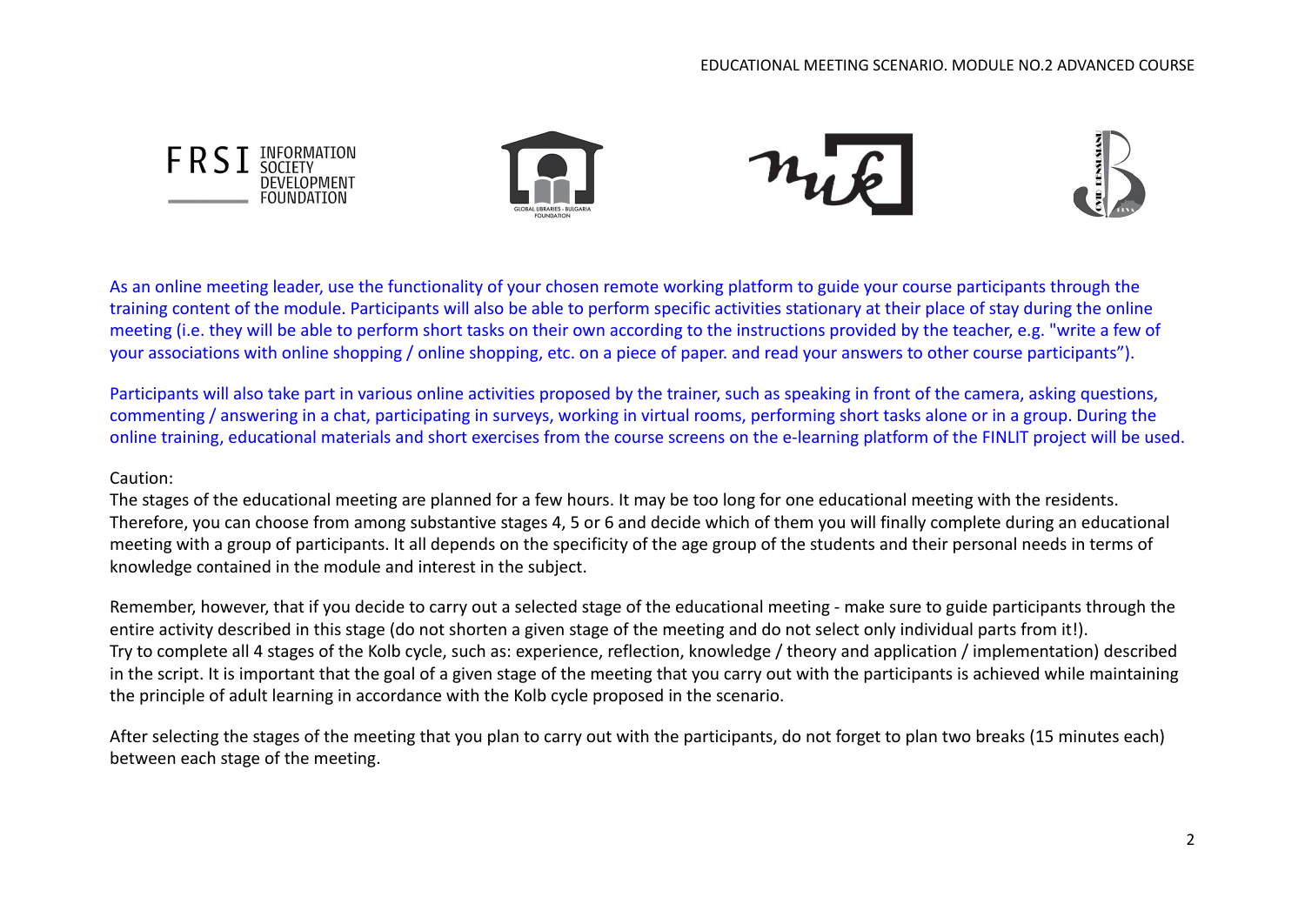# **TITLE OF THE EDUCATIONAL MEETING**

ONLINE SHOPPING

# **EDUCATIONAL GOALS OF THE MEETING**

- 1. Understand the basic concepts and actions you need to take in order to make purchases through the Internet.
- 2. Developing the ability to choose between stationary purchases and online purchases, adequately to the needs.
- 3. Acquiring the ability to place an order in the online store.
- 4. Getting to know different types of e-shops and the products and services they offer.
- 5. Acquisition of competence in the use of price comparison websites.
- 6. Knowing the payment methods for the order.
- 7. Acquiring knowledge about the forms of order delivery and methods of solving problems in this area.

# **STAGES OF THE MEETING**

STAGE 1 (approx. 15 min) - Introduction

STAGE 2 (approx. 15 min) - Getting to know each other

STAGE 3 (approx. 60 min) - What do you need to know about online shopping?

STAGE 4 (approx. 60 min) - How to pay for purchases and choose a delivery?

Stage 5 (approx. 30 min) - Summary and conclusion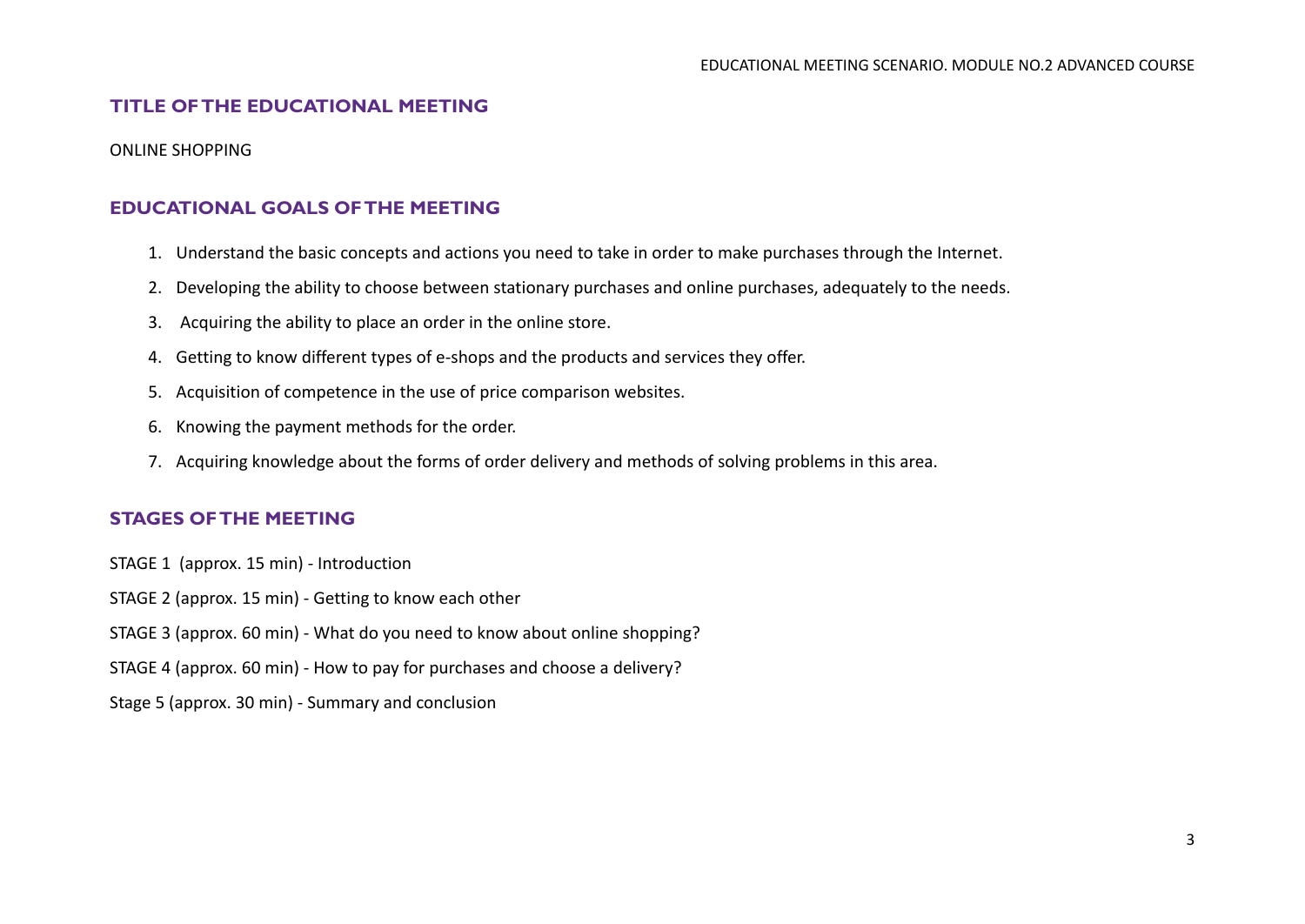# **STEP-BY-STEP DESCRIPTION OF THE EDUCATIONAL MEETING**

STAGE 1

1.1 Name of the stage: Introduction.

1.2 Educational purpose of the stage:

a) greeting the participants

b) presentation of the topics of the educational meeting

c) establishing rules for working together

1.3 Organizational issues:

1.3.1 Planned time for activity: 15 min.

1.3.2 No. of slides in an online course: no slides.

1.3.3 Required materials to conduct the educational meeting: flipchart, blackboard, marker.

1.4 Activity (description and additional comments):

1.4.1 Greet participants, introduce yourself and inform them about the main topic of the meeting. Explain that some of the exercises will be done by the participants during the online course and some by working in a group. Let them know that they will receive materials with useful websites at the end of the meeting.

1.4.2 Tell the participants that during the meeting they will learn about the basic concepts and actions that need to be taken in order to make purchases via the Internet, they will learn how to place an order in the e-store, what to consider when choosing payment methods and the type of delivery. *Explain to participants that online shopping is different from the name of online and online shopping. Say both they will meet these names at the meeting and in life interchangeably.*

Share your screen (Share Screen function) and present the initial screens of the module with a description of the course topics and benefits for participants.

1.4.3 Ask for active participation, sharing your own experience, constructive comments, asking questions when in doubt, misunderstanding of the presented issue. Briefly present the rules of working in a group. You can use principles such as: we listen, we speak for ourselves (we do not generalize), we respect the views of others, we turn off our phones. Finally, it is worth asking participants if they want to be by name with each other during the meeting.

You can show participants the proposed rules on the big screen and ask them to add their suggestions in chat.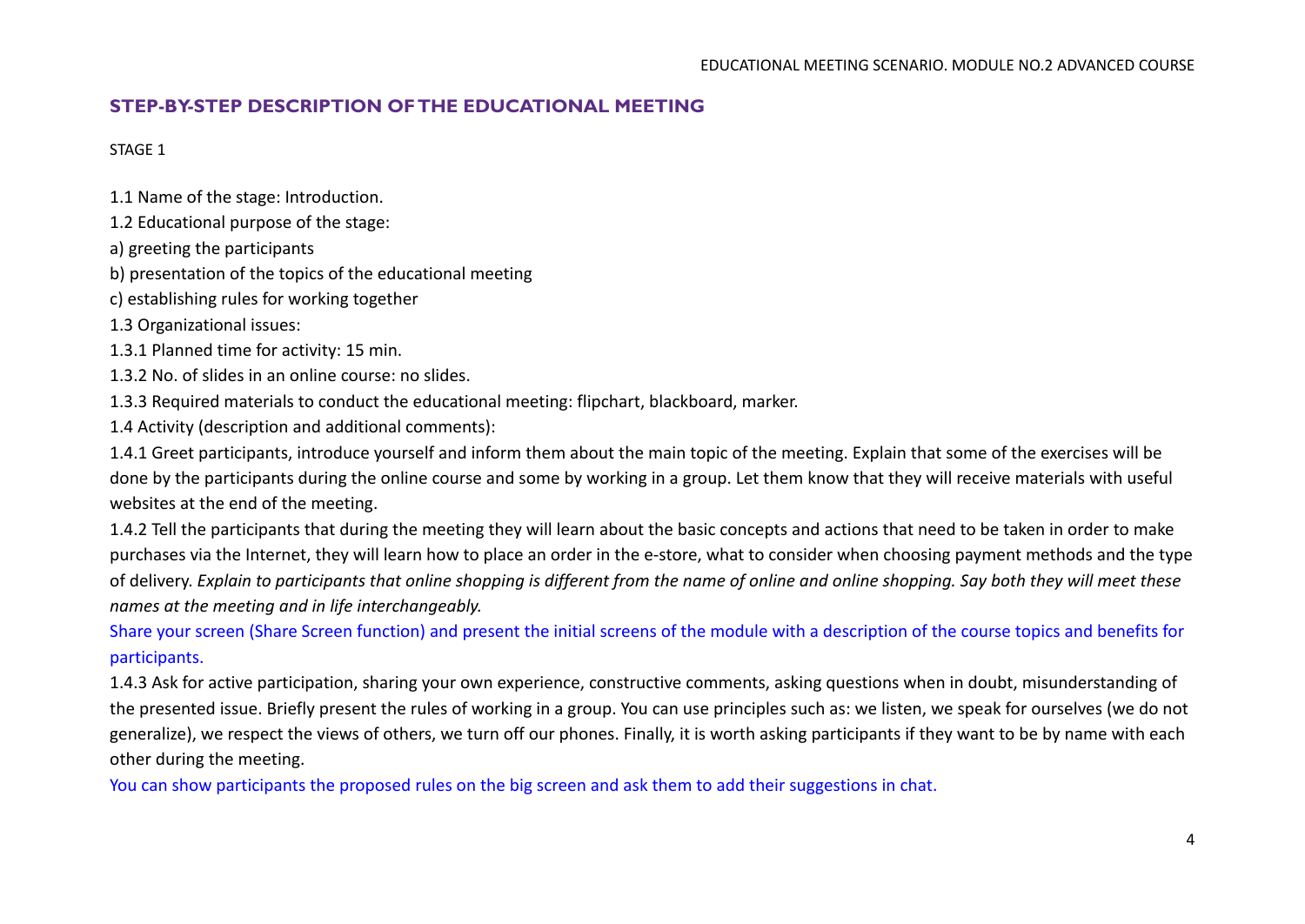## **STAGE 2**

2.1 Name of the stage: Getting to know each other.

2.2 Educational purpose of the stage:

a) getting to know each other by all people participating in the educational meeting

2.3 Organizational issues:

2.3.1 Planned time for activity: 15 min.

2.3.2 No. slides in an online course: no slides.

2.3.3 Required materials to conduct the educational meeting: flipchart, blackboard, markers.

2.4 Activity (description and additional comments):

2.4.1 Invite the participants to introduce themselves according to the formula you have proposed. Write the question on a flipchart/ board: - What types of shops do you like to shop in the most, and why?

Summarize the participants' ideas by writing down the types of shops they mention on the board and the arguments for and against in the slogan. Separate apparently preferred stores from disliked ones, and both kinds of arguments. Use the table to navigate to purchasing issues. Say that right now you are going to discuss the pros and cons of different buying strategies, including brick and mortar and online shopping.

*The proposed topic of self-presentation is aimed at introducing participants to thinking about purchases. You can be the first to answer the questions, then invite another willing person. If there are no volunteers, invite someone who is in eye contact with you. At this stage, focus only on the spontaneous statements of the participants. Show understanding and interest, but do not ask questions as this will make the whole exercise much longer. Explain to participants that in other words, stationary shopping is traditional shopping, carried out in stores of various sizes, with their own building and service customer. In such stores, we have personal contact with the seller and the goods.*

*Then each person answers to the camera the question you asked: What types of stores do you like to shop more and why?*

Offer the participants an online round. Each person turns on and off the camera and microphone in turn, thus practicing the use of online tools. Then everyone makes a virtual business card, typing in their first and last name - only their first name, but in the form they want to be referred to during the meeting. For example, Piotr Nowak enters: Piotrek.

Show the participants on their own example how to do it and give the instructions: "in the window, where you can see yourself, in the upper right corner, click on the hidden menu - graphic symbol 3 dots" ... ", then the Rename option will appear. - which means "rename, name again", click on Rename and in the text field enter your name in place of the previous name, close the window, confirm the change ".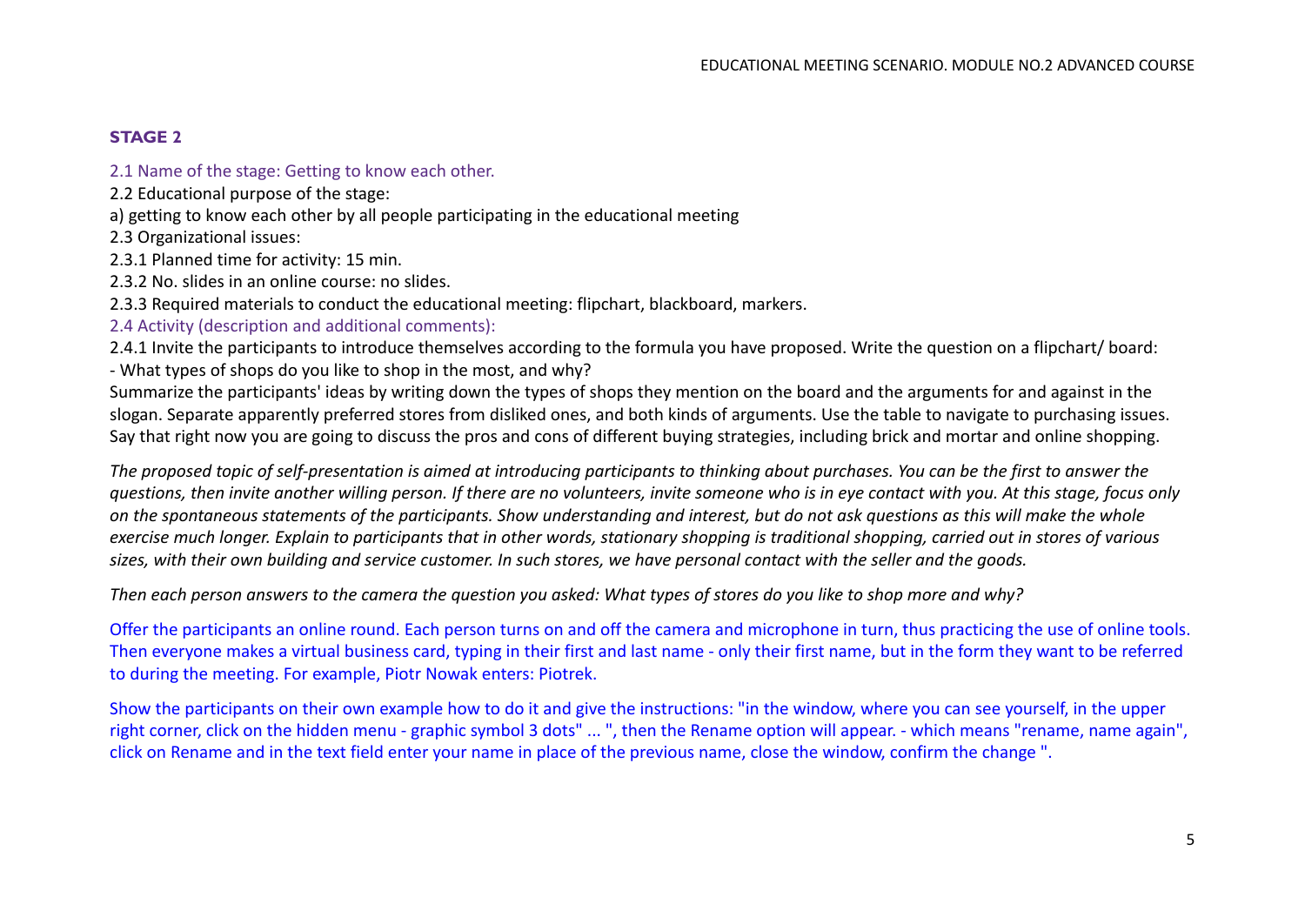# **STAGE 3**

3.1 Name of the stage: What do you need to know about online shopping?

3.2 Educational purpose of the stage:

a) learning about the basic concepts and actions to be taken in order to make purchases over the Internet

b) developing the ability to choose between stationary shopping and online shopping, adequately to the needs

c) acquiring the ability to place an order in the online store

d) getting to know different types of e-shops and the products and services they offer

e) acquiring competence in the use of price comparison websites

3.3 Organizational issues:

3.3.1 Planned time for activity: 60 min.

3.3.2 No. slides in an online course: chapter no. 1 online course.

3.3.3 Required materials to conduct the educational meeting: a flipchart or a board with a table to be completed by participants, printout of materials at the end of this scenario:

EXERCISE NO. 1: PLACING AN ORDER PROCESS FOR ONLINE SHOPPING (MATERIAL FOR PARTICIPANTS);

CORRECT SOLUTION - EXERCISE NO. 1: THE PROCESS OF PLACING AN ORDER DURING ONLINE SHOPPING (MATERIAL FOR THE TRAINER); HOW TO USE PRICE COMPARERS? - TIPS FOR PARTICIPANTS.

# 3.4 Stages of the Kolb cycle (description):

# **3.4.1 Experience**

Inform the participants that you will now be discussing general issues related to shopping in online stores (so-called e-stores), in which goods are ordered online and delivered, e.g. by post, courier or by personal pickup.

Ask the participants to read the first screens of the online course module.

In this part you can invite participants to collaborate and ask if anyone wants to share their screen and read the course content on the screen for the whole group.

When the participants have finished their work with the online course, hand out 2 pieces of paper and 1 marker per person.

Divide the participants into two groups, e.g. indicate with your hand that the participants seated on the left are group no.1 and the participants seated on the right are group no.2.

Ask participants from group no. 1 to write separately on each card in block letters ADVANTAGES AND DISADVANTAGES OF SHOPPING VIA INTERNET, and participants from group no. regular service stores.

Summarize the exercise, collect the information recorded by the participants, group them and put them on two separate flipchart cards (one for online purchases, the other - for stationary purchases). You can say, supplementing the participants' conclusions, that the advantage of online shopping is that it can be done in any place with internet access, e.g. during a break in a bicycle trip, etc. situations.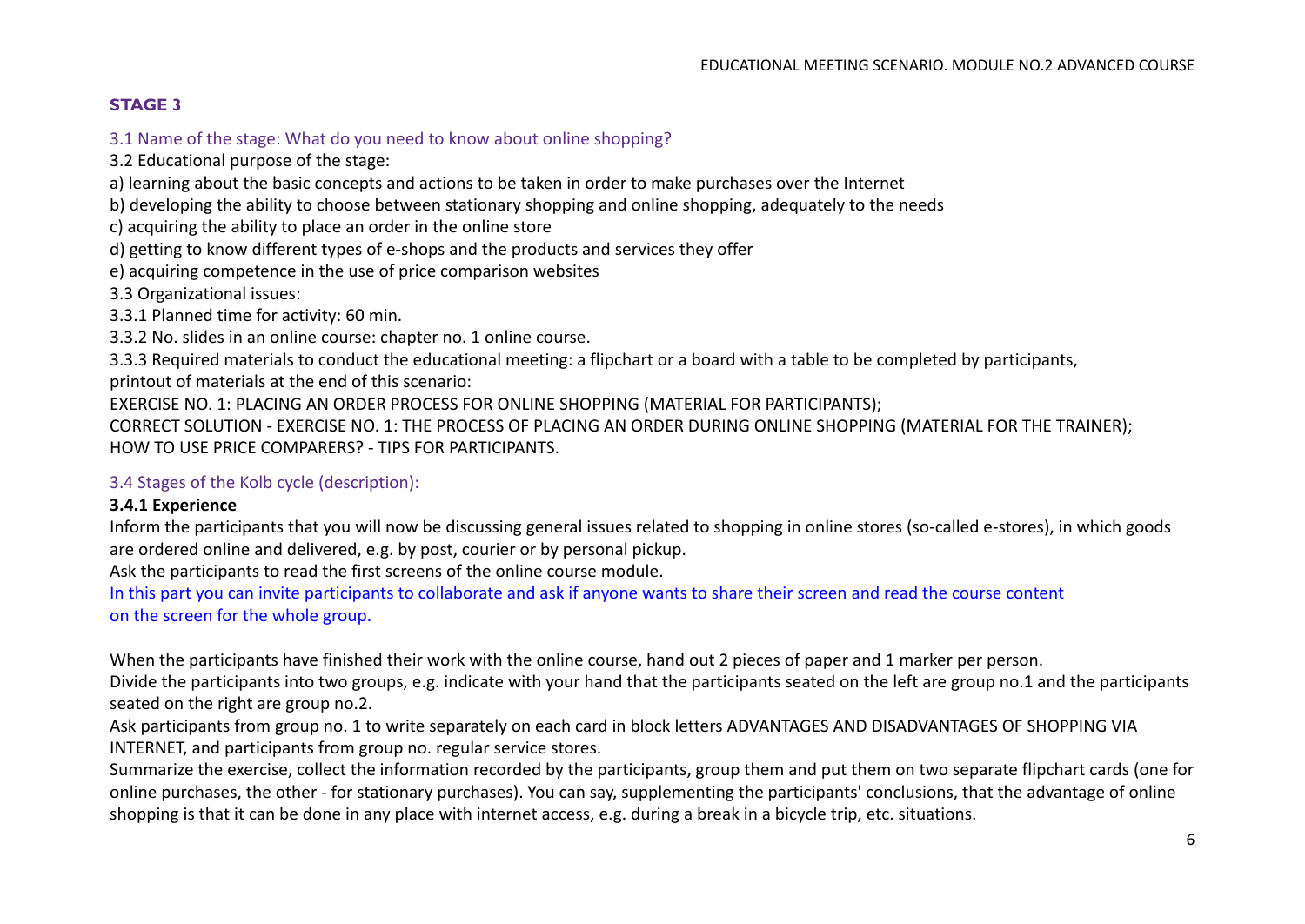However, the disadvantage of shopping in brick-and-mortar stores is that you can take advantage of the promotion only when you are physically in the store, and not, for example, on vacation in Italy.

You can divide the participants into two groups to work in virtual rooms (Breakout Rooms). One group includes the advantages

and disadvantages of online shopping, the other group - the advantages and disadvantages of stationary shopping.

Prepare an application in advance, e.g. Jamboard application and send the link to the participants.

On two separate cards of a virtual flipchart, write down:

(1) INTERNET SHOPPING - CONS AND ADVANTAGES.

(2) STATIONARY PURCHASING - DISADVANTAGES AND ADVANTAGES.

Ask the participants to write their answers on colored cards and put them in the right place.

After completing the exercise, you can view the results of the participants' work, read and comment on their statements.

## **3.4.2 Reflection**

Offer participants to create a common list of advantages and disadvantages of individual forms of shopping by writing them down on a flipchart/ blackboard.Leave the board in a prominent place. At the end of the meeting you will go back to its records. In conclusion, ask participants to look at the effects of their work and select one drawback of online shopping that most discourages them from trying to buy again. Ask the participants: What would have to happen for this defect to no longer matter?

Summarize the exercise, noting that the next stages of the course will show you how to deal with fear of buying online.

When you display a virtual flipchart with participants' work on the big screen, ask them to look at the results of their work and select the one drawback of online shopping that most discourages them from trying to buy again. They can enter it in chat. Comment on the results that will appear in the chat. Invite participants to comment.

When talking to participants during the meeting, remember that there may be people in the room who have already used online shopping and those who have never done it before. Therefore, when asking questions, always consider both perspectives. You can opt out of this if it turns out that all participants have the same level of experience. However, do not ask participants about it directly as it may arouse resentment and resistance.

Ask the whole group a question. At this stage, the summary should be tailored to what the participants are saying and directly address the specific concerns they express. It should be remembered at all times that their concerns may be partially justified, and some threats cannot be fully removed, but only minimized. An example of such a risk is, for example, non-delivery of goods by the e-seller. In this case, we can only rely on solutions offered by purchasing platforms or various forms of consumer protection.

# **3.4.3 Knowledge/ theory**

Invite participants to continue the online course on the different types of online stores, products and services available as well the ordering process in the online store. By completing the tasks in the online course, participants will also learn how to buy communication tickets online.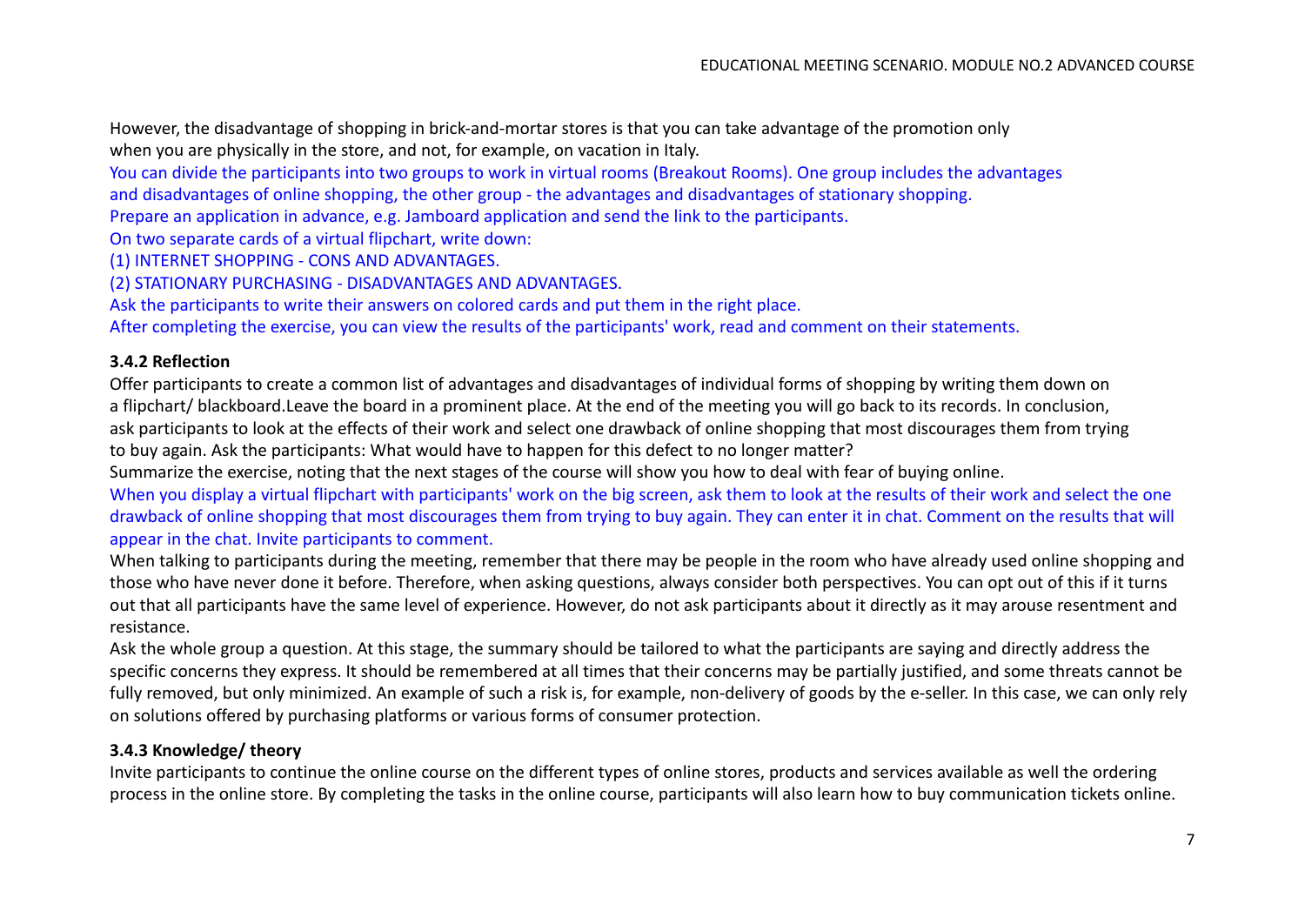After reading an excerpt from the online course, suggest that participants follow a simple exercise on placing an order in an e-shop. Ask them to use the exercise material you give them:

EXERCISE NO. 1: PLACING AN ORDER PROCESS FOR ONLINE SHOPPING (MATERIAL FOR PARTICIPANTS) to arrange the steps for placing an order in the correct order. Invite the participants to check the exercise together. As the instructor, follow the hints: CORRECT SOLUTION - EXERCISE NO. 1: THE PROCESS OF PLACING AN ORDER DURING ONLINE SHOPPING (MATERIAL FOR THE TRAINER)

You can send participants a file. EXERCISE 1: ORDERING PROCESS FOR ONLINE SHOPPING (MATERIAL FOR PARTICIPANTS) via chat. Participants save the file on their computers and at each step describing the ordering process, they number it in such a way as to determine the correct order. Then ask a few people to present their work by showing the file using the Share Screen function.

#### **3.4.4 Application/deployment**

After reading an excerpt from the online course, you discuss the topic of saving money together. Ask each one to mention the method they use. Ask the question directly: What are you doing to buy economically?

Encourage participants to present their own examples and share their experiences.

One of the arguments made by participants will certainly be price comparisons, which will allow you to smoothly move to the issue of using online comparison engines. Later in the meeting, you go to the exercise with the use of price comparison websites.

Summarizing this step, ask the following question: To what extent can Internet comparison websites be useful? (e.g. compare prices, find the store closest to your home, get to know other people's opinions about the product). Encourage participants to speak briefly.

Then you can give each person a printout HOW TO USE PRICE COMPARERS? - TIPS FOR PARTICIPANTS and ask them to search for various price search engines on the Internet and practice searching for different products at home.

Start an online discussion in the group forum. Ask a question for everyone: What are you doing to buy economically? The participants' task is to make a short statement to the camera. You start the round and decide how, according to which key everyone will speak, e.g. it can be in alphabetical order according to the names of the participants of the training. After all people have spoken, please send the file HOW TO USE PRICE COMPARINGS? - TIPS FOR PARTICIPANTS via chat so that everyone can download it to their computer.

# **STAGE 4**

4.1 Name of the stage: How to pay for purchases and choose a delivery?

4.2 Educational purpose of the stage:

a) knowing the payment methods for the order.

b) acquiring knowledge of the forms of delivery and methods of solving problems in this area.

4.3 Organizational issues:

4.3.1 Planned time for activity: 60 min.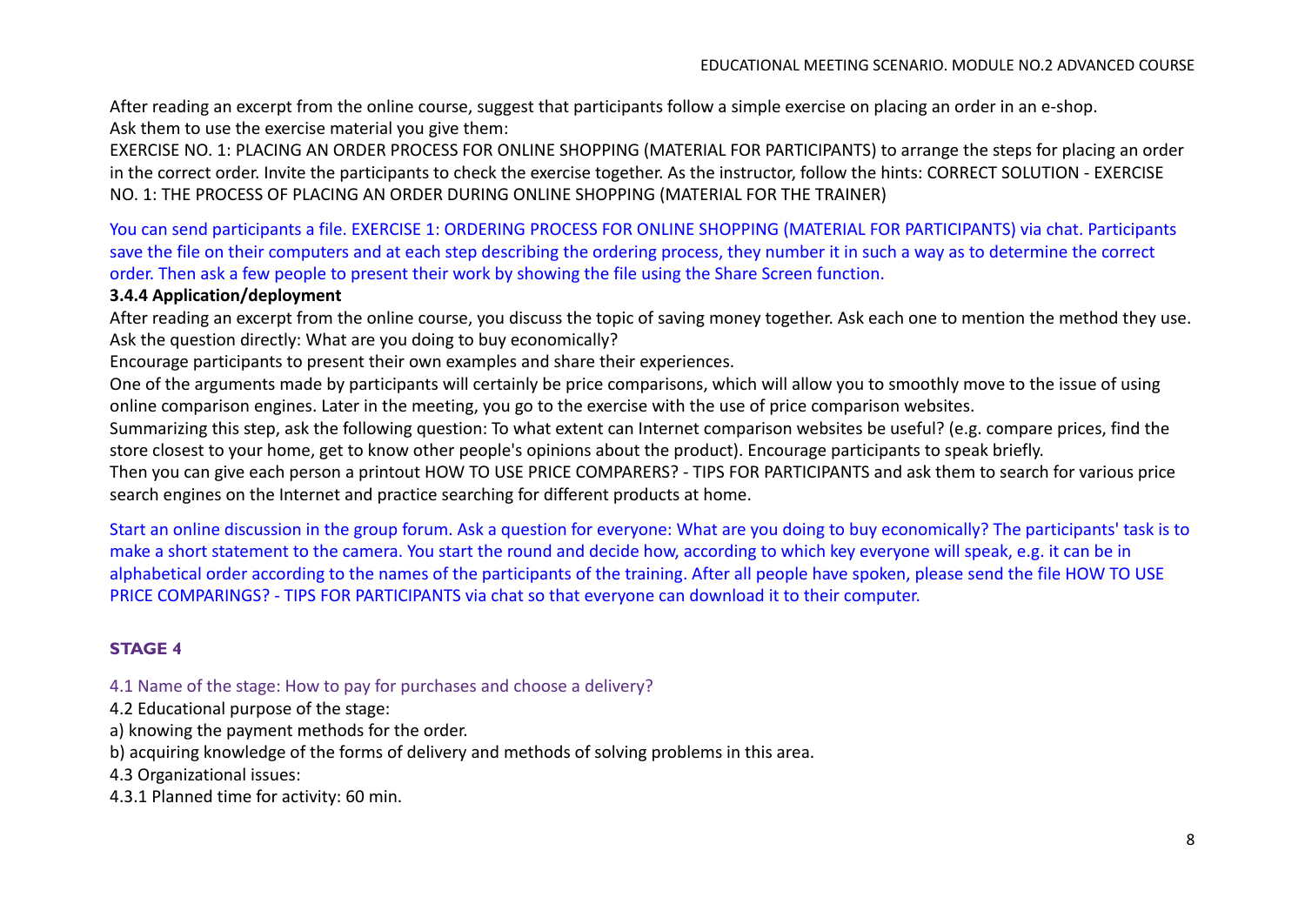4.3.2 No. slides in an online course: chapter no. 2 online course.

4.3.3 Required materials to conduct the educational meeting: flipchart, markers, printouts of additional exercises for participants (the files are at the end of this scenario):

4.4 Stages of the Kolb cycle:

#### **4.4.1 Experience**

Tell participants that you will now deal with the payment for the order and the choice of delivery. Invite participants to a short brainstorming session on online payments. Ask:

- What forms of electronic payments do they know?

- Which payment methods have they used so far?
- What do they know the advantages and disadvantages of the forms of payment they exchange?

Then invite participants to explore the next payment section of the course.

*During the whole meeting, remember that some of them used online transfers, as well as those that have not yet done so. Therefore, always consider both perspectives when asking questions. You can opt out of this if it turns out that all participants have the same level of experience.* Ask the above two questions in turn in the forum. It is supposed to be a "brainstorming", which is a simple and quick method to gather participants' opinions, so that what each person says is important. Encourage speech to the camera.

#### **4.4.2 Reflection**

Ask participants to go to the slide with information about the still relatively unpopular form of payment, which is BLIK. Ask to watch the movie and::

- What are the advantages and disadvantages of using BLIK?

- In what life situations do they see use for it?

You can add in the discussion:

From the user's point of view, the card and Blik are ultimately very similar, but the method and scope of providing data are different (Blik on the Internet is generally definitely more advantageous, because the generated number cannot be used for another transaction, and in the event of data theft cards, such something is possible - it is especially important in transactions in stores abroad; on the other hand, in the case of payment cards, there is a formal complaint process in which banks and payment organizations Visa and Mastercard [the so-called chargeback], while in the case of Blik there is no such thing).

Share the video and watch it together. You can ask an interested participant to share their video screen.

Ask to enter BLIK advantages in chat. Let the participants comment on the disadvantages of BLIK to the camera. Collect conclusions.

#### **4.4.3 Knowledge/ theory**

Invite participants to learn the next part of the online course on Choosing a Delivery Option. Ask them to pay special attention to the issues of order confirmation, types of delivery, calculating the delivery time, as well as securing the risk of delivery problems.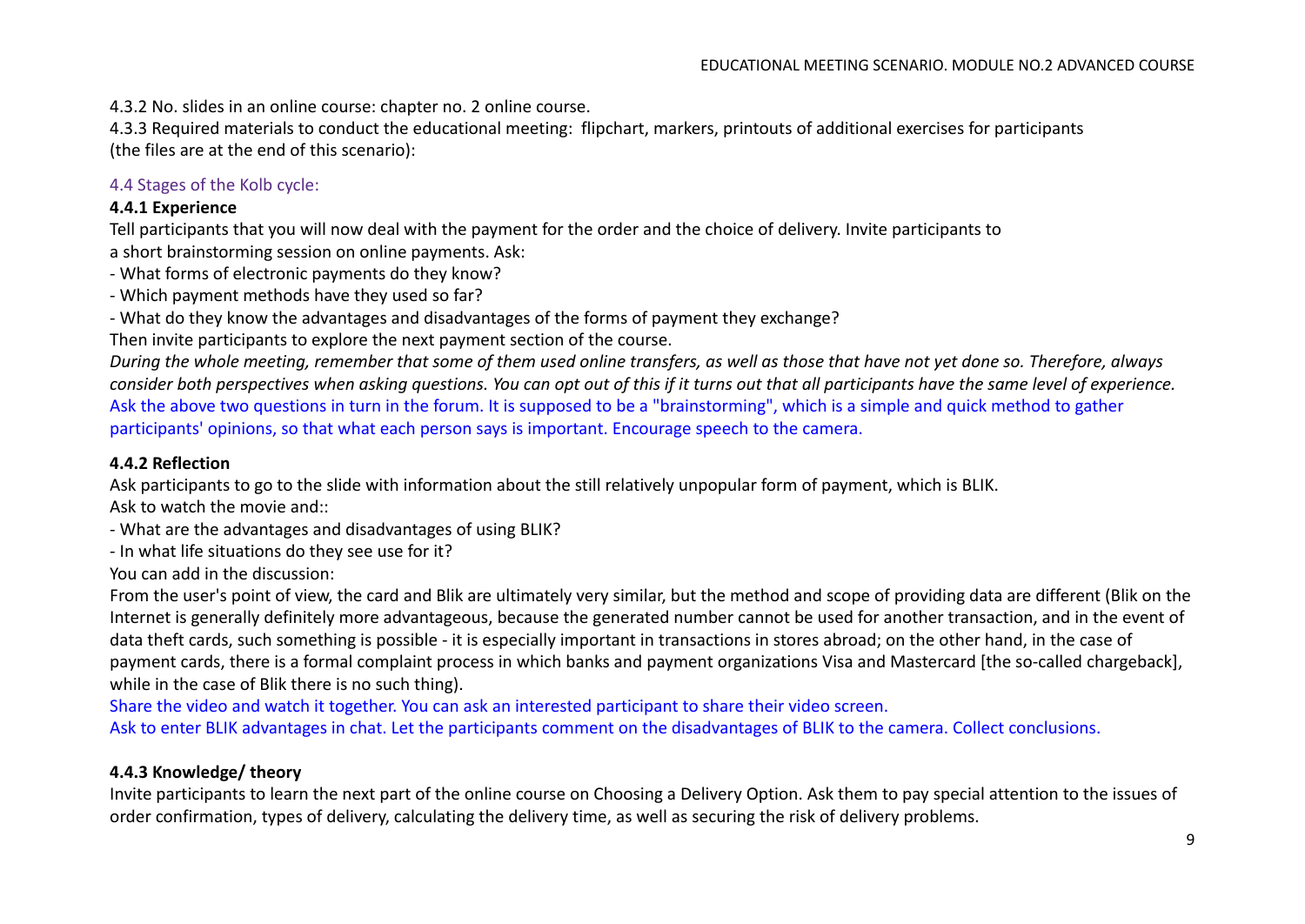## **4.4.4 Application/ deployment**

At the end of the module, ask the participants to do an exercise on security of supply.

Give them the printed out EXERCISE NO. 2: WHAT SHOULD BE REMEMBER WHEN CHOOSING DELIVERY?

They can decide in pairs what the answers should be.

You can check the correctness of your answers together by reading the relevant slides of the course module. As a leader, you can use the auxiliary material.

You can view the file EXERCISE NO. 2: WHAT IS NECESSARY WHEN CHOOSING DELIVERY? by sharing the screen (Share Screen function) and asking participants for correct answers. Another option to do the exercise: you can send the file via chat and ask each person to do the exercise individually by downloading the file to their computer. Then you analyze the answers together.

## **STAGE 5**

#### 5.1 Name of the stage: Summary and conclusion

5.2 Educational purpose of the stage:

a) summary of the course content

b) summarize briefly the topics of the course

5.3 Organizational issues:

5.3.1 Planned time for activity: 30 min.

5.3.2 No. slides in an online course: Assessment tool.

5.3.3 Required materials to conduct the educational meeting:

#### 5.4 Activity (description and additional comments):

5.4.1 At the end of the meeting, return to the board with the advantages and disadvantages

of online and in-store shopping that the participants prepared at the beginning of the class.

Ask the participants:

What additional benefits of online shopping do you see currently?

What doubts have you failed to answer?

*Summarizing this part, emphasize the advantages of online shopping most often mentioned by participants. Address their concerns and,*

*if possible, identify countermeasures. Don't criticize, don't convince. Provide information rather than argue. Make sure that each participant has the opportunity to give an answer. Invite those who are ready and ready to start.*

5.4.2 Now start the last part of the online course - summary and short Assessment tool, single choice, which consists of 8 questions.

5.4.3 Thank participants for being active in the meeting.

Encourage them to use the templates of the documents they receive in addition (int as necessary) and read the list of resources for learning.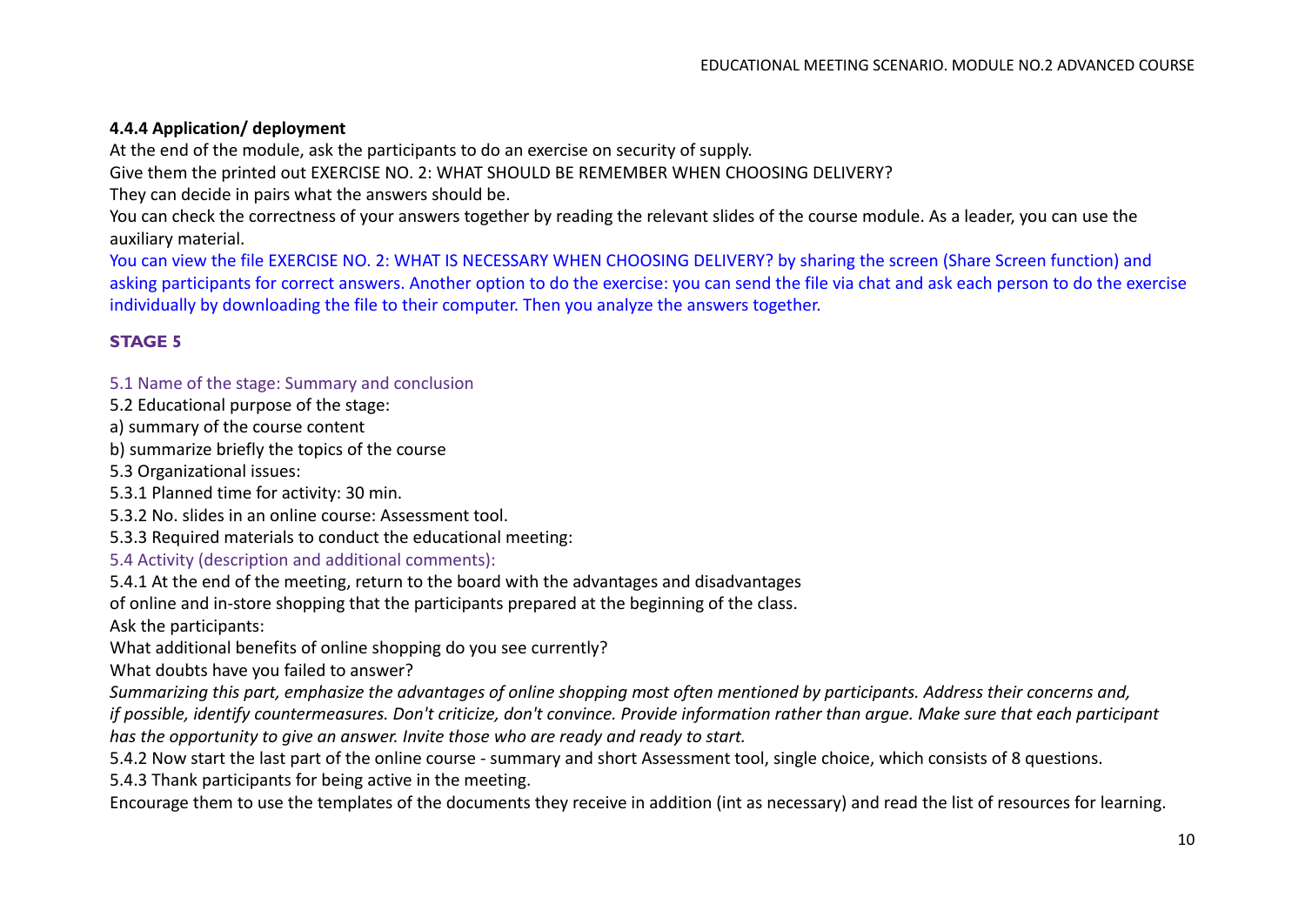Tell about the main elements and issues that they will find in these materials.

Ask if the participants have any questions for you.

After answering, say goodbye to your smile.

6. Methodical materials: use the material at the end of this script and print it for participants.

7.1 List of materials and equipment needed to conduct an educational meeting:

training room equipment - optional a multimedia projector to display movies, instead of individual viewing by participants on a computer, tables to work in groups, flipchart or blackboard, markers, writing instruments, markers, little sticky notes, online course, support materials for participants; printout of materials at the end of this scenario:

EXERCISE NO. 1: PLACING AN ORDER PROCESS FOR ONLINE SHOPPING (MATERIAL FOR PARTICIPANTS);

CORRECT SOLUTION - EXERCISE NO. 1: THE PROCESS OF PLACING AN ORDER DURING ONLINE SHOPPING (MATERIAL FOR THE TRAINER);

HOW TO USE PRICE COMPARERS? - TIPS FOR PARTICIPANTS,

EXERCISE NO. 2: WHAT SHOULD BE REMEMBER WHEN CHOOSING DELIVERY?

SOLUTION - EXERCISE NO. 2: WHAT SHOULD BE REMEMBER WHEN CHOOSING DELIVERY?

7.2 List of sources for expanding knowledge - additional resources for this topic are available in each language version of the module.

8. Structure of the educational meeting:

| Course issue / module:                          | Meeting stage | Chapter in online course | Number of slides | "From  to" |
|-------------------------------------------------|---------------|--------------------------|------------------|------------|
|                                                 | (no.):        | (no.):                   | in the course:   | slides:    |
| What do you need to know about online shopping? |               |                          | all slides       | all slides |
| How to pay for purchases and choose a delivery? |               |                          | all slides       | all slides |

Place for notes:

……………………………………………………………………………………………………………………….. ……………………………………………………………………………………………………………………….. ………………………………………………………………………………………………………………………..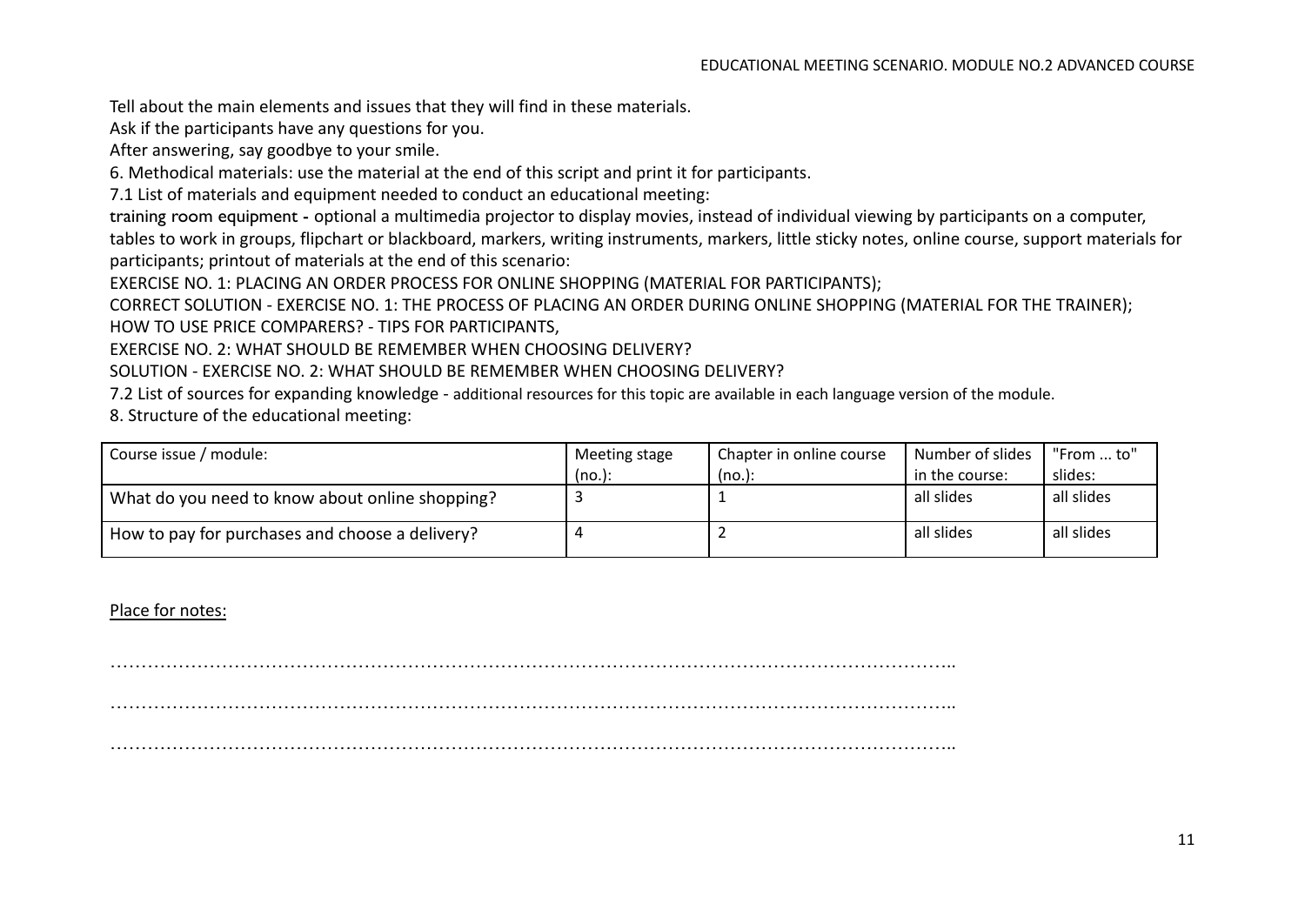#### **EXERCISE NO. 1: PLACING AN ORDER PROCESS FOR ONLINE SHOPPING (MATERIAL FOR PARTICIPANTS)**

Find out about the ordering process when shopping online. Please see 9 STEPS to ordering online, then put them in the correct order.

[option 1]: the trainer prepares a printout of the exercise for each of the groups of 3-4 people, each group with scissors cuts out 9 parts and puts them in the correct order;

[option 2]: the trainer sends the exercise electronically to the participants who present the results of their work during an online meeting, e.g. at Zoom, sharing their screen with the exercise and marking the appropriate stages of the ordering process with subsequent numbers]



Choose the form of delivery. Most often it is a courier, post office, parcel locker, letter. You can also choose pickup in person. If you choose the option: Cash on delivery, then you will pay at the pickup point, e.g. at the post office or courier who will deliver your package.



When you are on the e-shop page, enter the product name again in the internal store search engine. The store's internal search engine is most often found at the very top of the page, sometimes it is also placed on the side. Browse the list of available items and click the icon: Add to cart.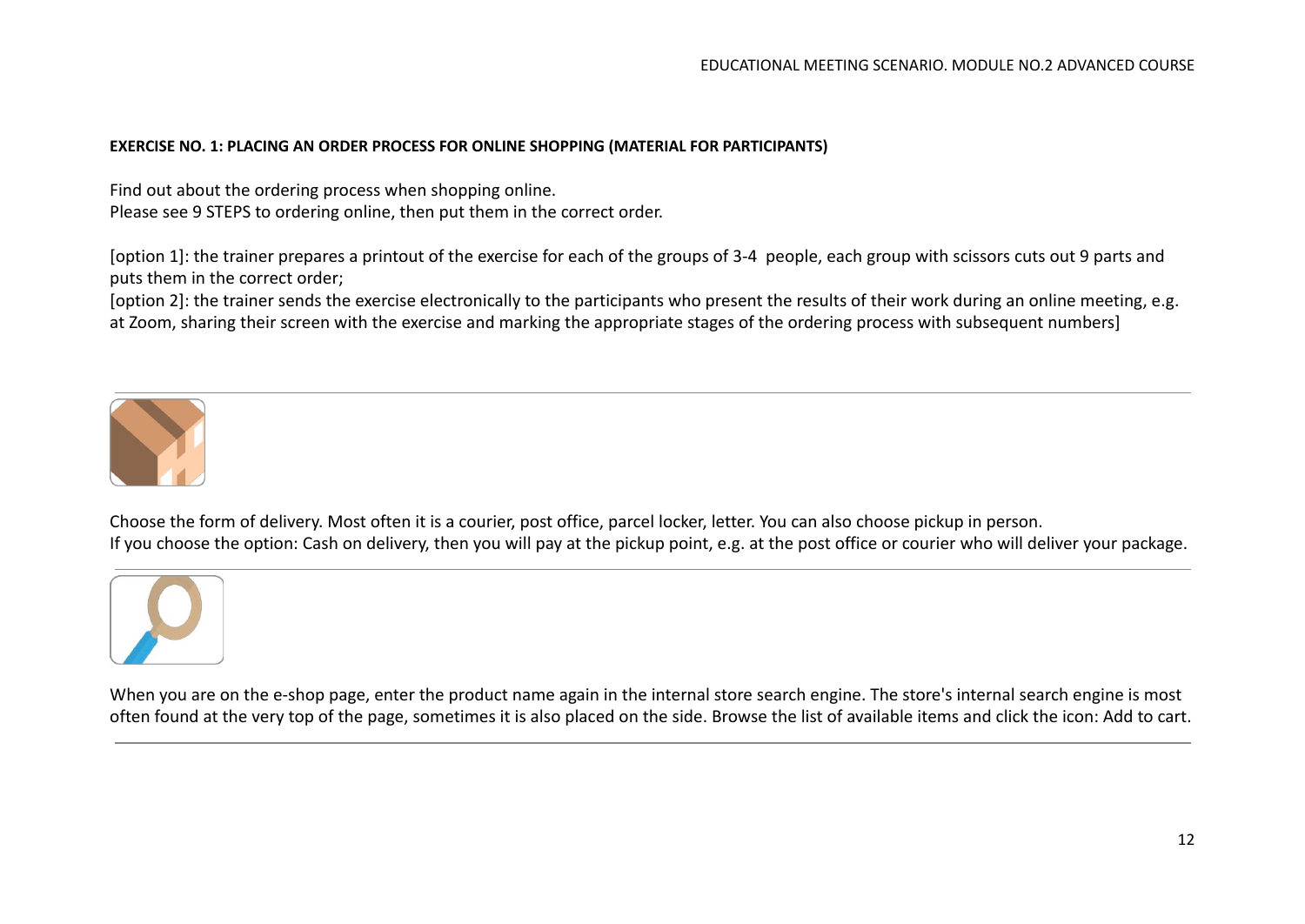

Now you move to the upper right corner and select the button: Basket. This is not yet a purchase receipt. This is the moment when you check what you have chosen and if it is what you want to pay for. This is the time when you can change your mind any number of times.



Check that you received confirmation of the purchase and payment made. It should be sent automatically to your e-mail address provided when placing the order.

|       | Name        |  |
|-------|-------------|--|
|       | Second name |  |
|       | Initials    |  |
|       | Address     |  |
| Tel   |             |  |
| Email |             |  |

Provide the data necessary to place an order: name, surname, delivery address, telephone number and contact e-mail address for the e-seller or supplier. Usually, at this point, the e-seller will ask if you want to create an account in his store, or if you prefer fast shopping without creating an account. When shopping without creating an account (registration) in the e-shop, you may not have access to your purchase history, online shipment tracking or the loyalty program. It is different in every store - check before you decide.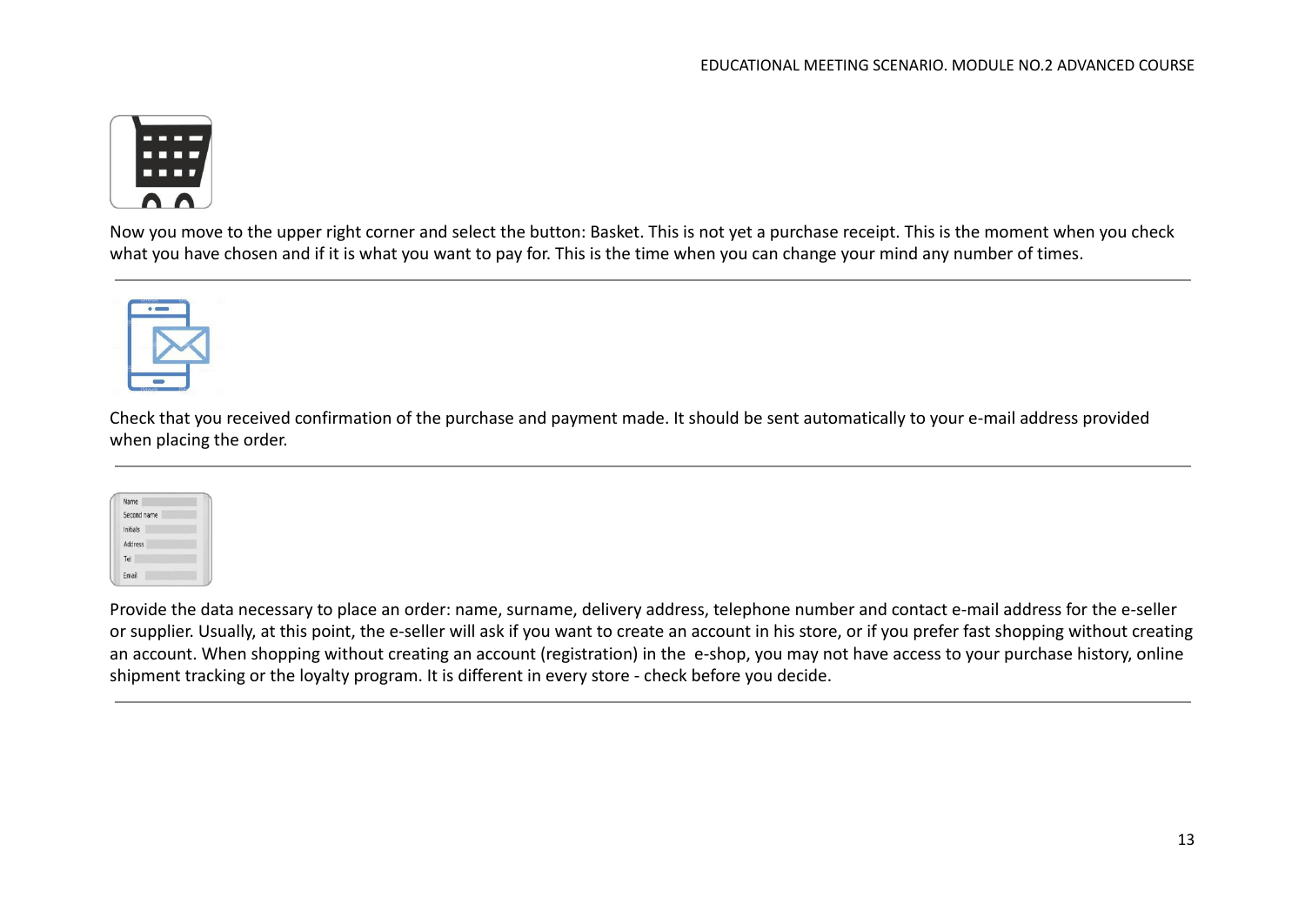

Receive the ordered goods. Check if it suits you. If so, enjoy your purchase. If not - use the right of return.



If you are suspicious of the appearance of the bank login page, stop payment immediately and report the situation to your bank or e-shop. Some stores also offer other payment methods, such as payment by card, via SMS or using a digital wallet.



Choose form of payment. If you choose electronic payment (e.g. fast internet transfer or payment by credit card) then you pay before receiving the ordered product. If you choose cash on delivery, then you pay in cash or by credit card when you pick up the goods from the pick-up point, e.g. post office, kiosk or courier.



Start shopping online by clicking on any search engine icon. Enter the name of the product you are interested in in the search field, e.g. a cookbook. Choose any store from the list that appears.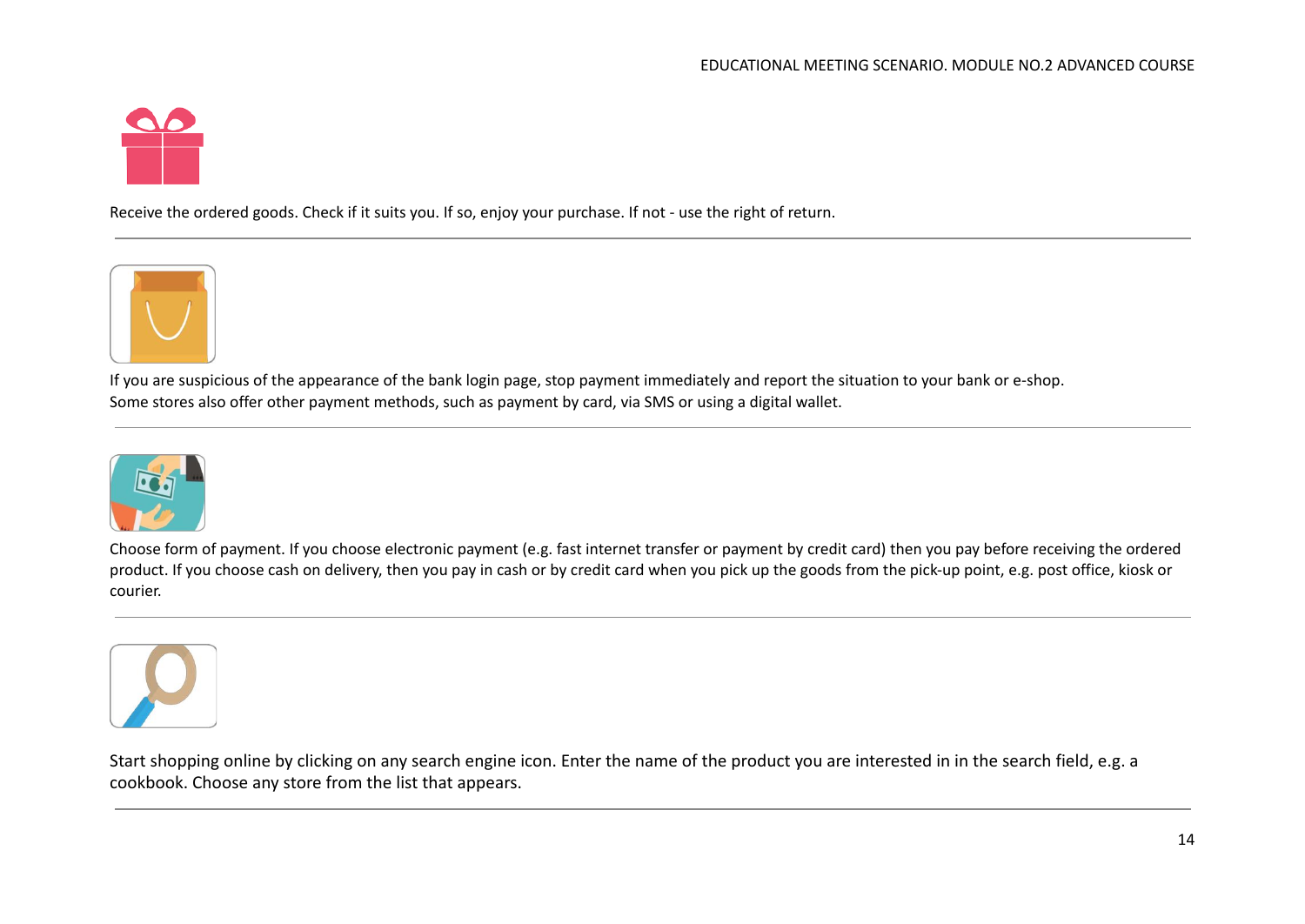#### CORRECT SOLUTION - EXERCISE NO. 1: THE PROCESS OF PLACING AN ORDER DURING ONLINE SHOPPING (MATERIAL FOR THE TRAINER)



Start shopping online by clicking on any search engine icon. Enter the name of the product you are interested in in the search field, e.g. a cookbook. Choose any store from the list that appears.



When you are on the e-shop page, enter the product name again in the internal store search engine. The store's internal search engine is most often found at the very top of the page, sometimes it is also placed on the side. Browse the list of available items and click the icon: Add to cart.



Now you move to the upper right corner and select the button: Basket. This is not yet a purchase receipt. This is the moment when you check what you have chosen and if it is what you want to pay for. This is the time when you can change your mind any number of times.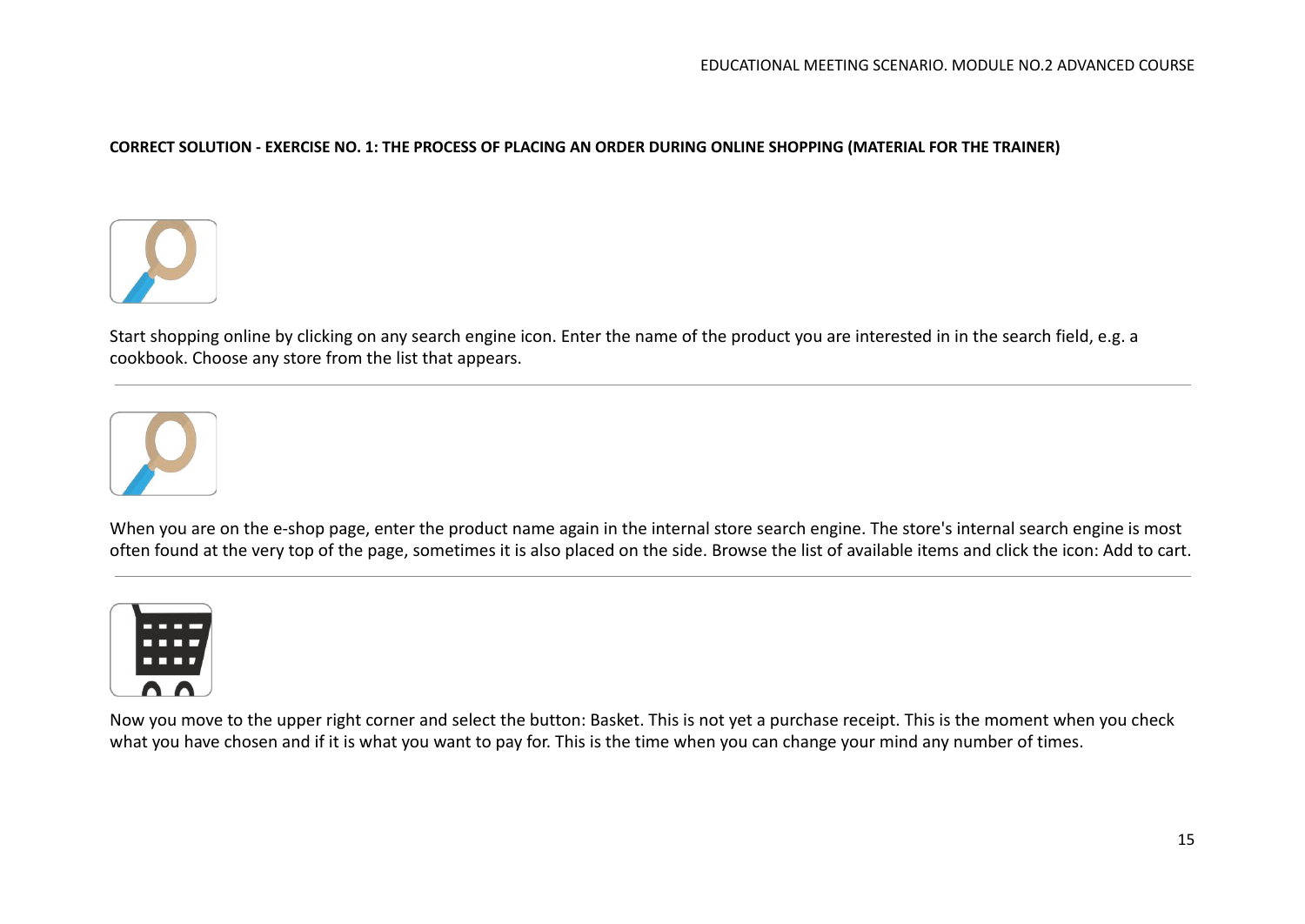

Choose the form of delivery. Most often it is a courier, post office, parcel locker, letter. You can also choose pickup in person. If you choose the option: Cash on delivery, then you will pay at the pickup point, e.g. at the post office or courier who will deliver your package.



Choose form of payment. If you choose electronic payment (e.g. fast internet transfer or payment by credit card) then you pay before receiving the ordered product. If you choose cash on delivery, then you pay in cash or by credit card when you pick up the goods from the pick-up point, e.g. post office, kiosk or courier.

| Name            |
|-----------------|
| Second name     |
| <b>Initials</b> |
| Address         |
| Tel             |
| Email           |

Provide the data necessary to place an order: name, surname, delivery address, telephone number and contact e-mail address for the e-seller or supplier. Usually, at this point, the e-seller will ask if you want to create an account in his store, or if you prefer fast shopping without creating an account. When shopping without creating an account (registration) in the e-shop, you may not have access to your purchase history, online shipment tracking or the loyalty program. It is different in every store - check before you decide.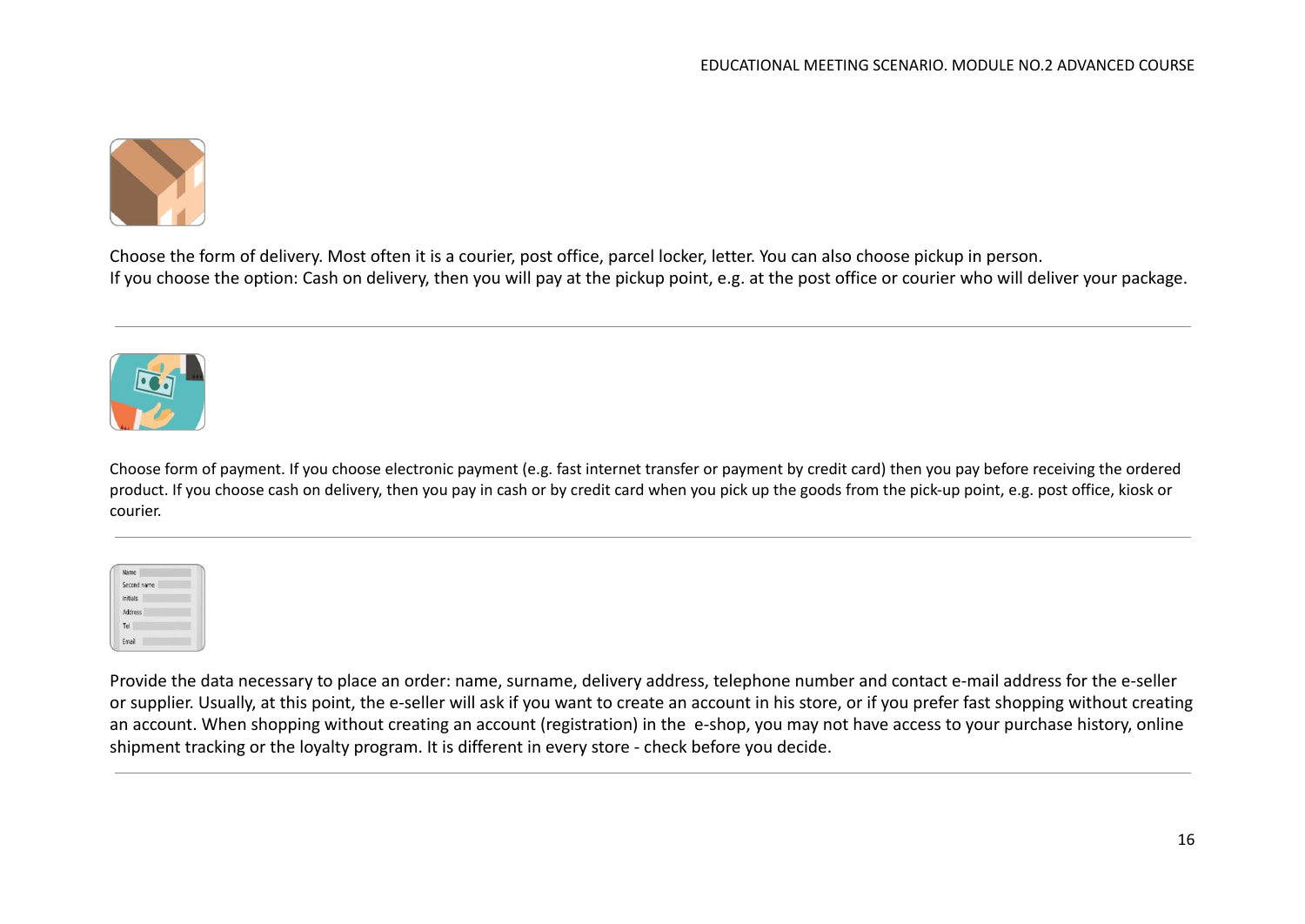

If you are suspicious of the appearance of the bank login page, stop payment immediately and report the situation to your bank or e-shop. Some stores also offer other payment methods, such as payment by card, via SMS or using a digital wallet.



Check that you received confirmation of the purchase and payment made. It should be sent automatically to your e-mail address provided when placing the order.



Receive the ordered goods. Check if it suits you. If so, enjoy your purchase. If not - use the right of return.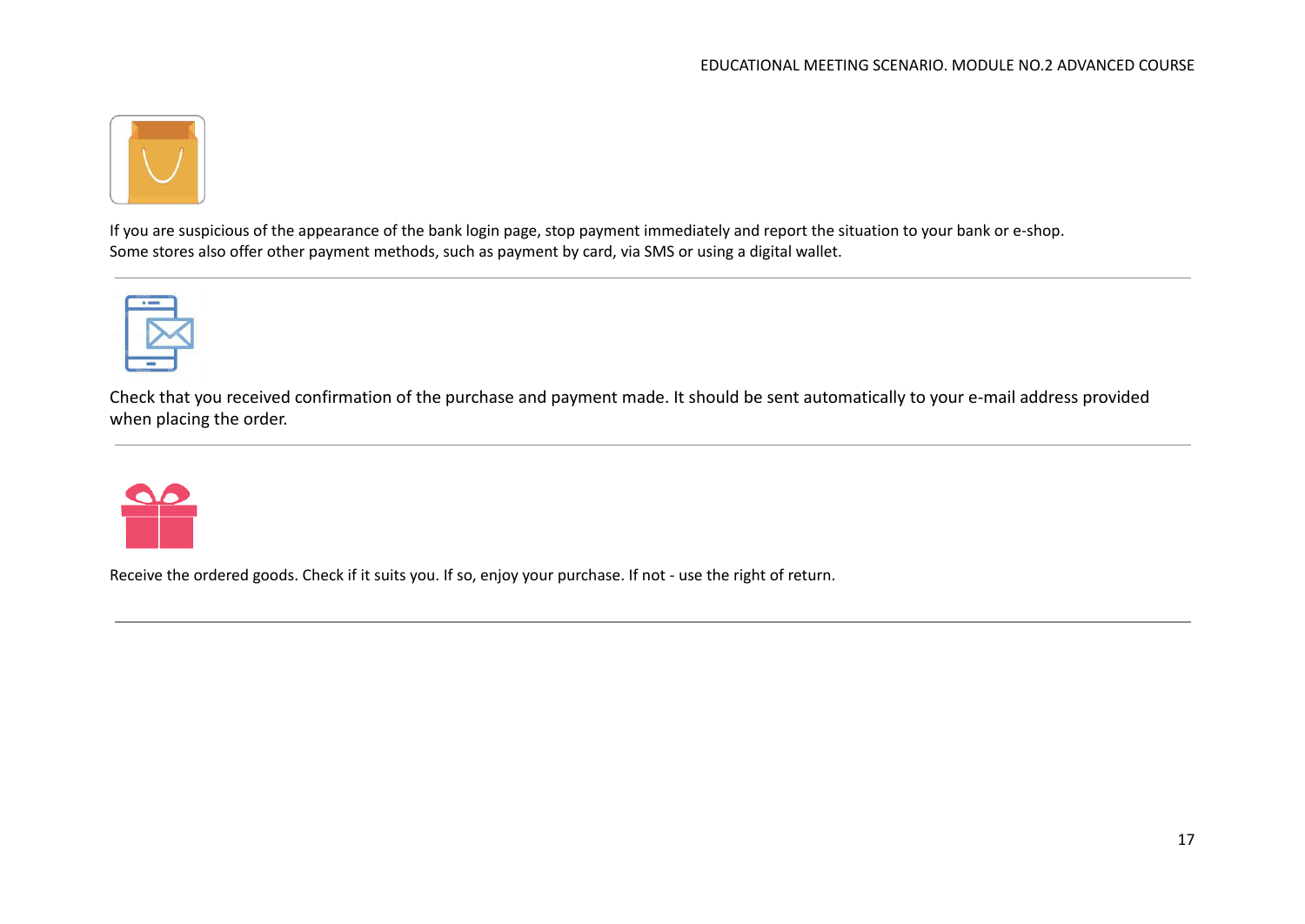#### **HOW TO USE PRICE COMPARERS? - TIPS FOR PARTICIPANTS**

Price comparison websites provide customers with very valuable information. They allow you to quickly and safely reach the best offer. However, it should be remembered that the owners of comparison websites are business entities that need to earn their profit. Accordingly, they also care for the interests of stores, making money by promoting their offer and attracting customers to the e-seller's website. Here are some useful tips when using a price comparison site:

1. Start your search by specifying the product category and enter the appropriate phrase in the central window of the comparison engine, eg the book Gone with the Wind, not the title itself. This will limit the search results to the category you are interested in (book) - instead of all possibilities: DVD, audiobook, e-book.

2. Product names in search engines may differ. Try to enter the name of the product in different ways and include specific data for each product, eg books have volume numbers, publishers, different covers; household appliances and audio / video devices - producers; phones - models and year of production.

3. Each search engine may have a different list of stores. If you want to find the best offer, use several search engines.

4. Search engines do not take into account a large proportion of the bids from online auctions, and there are also many e-sellers who do not use their services. For this reason, it is worth additionally entering the name of the searched product in a search engine, e.g. Google, Yahoo or Bing. In this way, we will additionally receive a list of stores that operate outside of price comparison websites.

5. The first items that show up in the search results are the best offers, but according to the comparison engine. This means that on the basis of a combination of various data, we obtain a ranking of offers, which takes into account, for example, prices compared to the competition, delivery conditions and costs, about the availability of goods, opinions about the e-shop. If we are looking for the cheapest product, it will not always be the first item on the list.

6. Always verify that you are looking at the price with the delivery. Often the price of the product itself is the lowest, but after adding delivery costs, it may turn out that another e-shop offers a cheaper offer.

7. Remember! If you want to find the really best offer, do not limit yourself to the results presented in price comparison websites. Do not forget to check the credibility of the e-seller before making a purchase. Read the product description carefully (new or used, with or without defects, complete or missing, long or short delivery time, etc.). Remember! A very, very cheap offer - it's a dubious offer.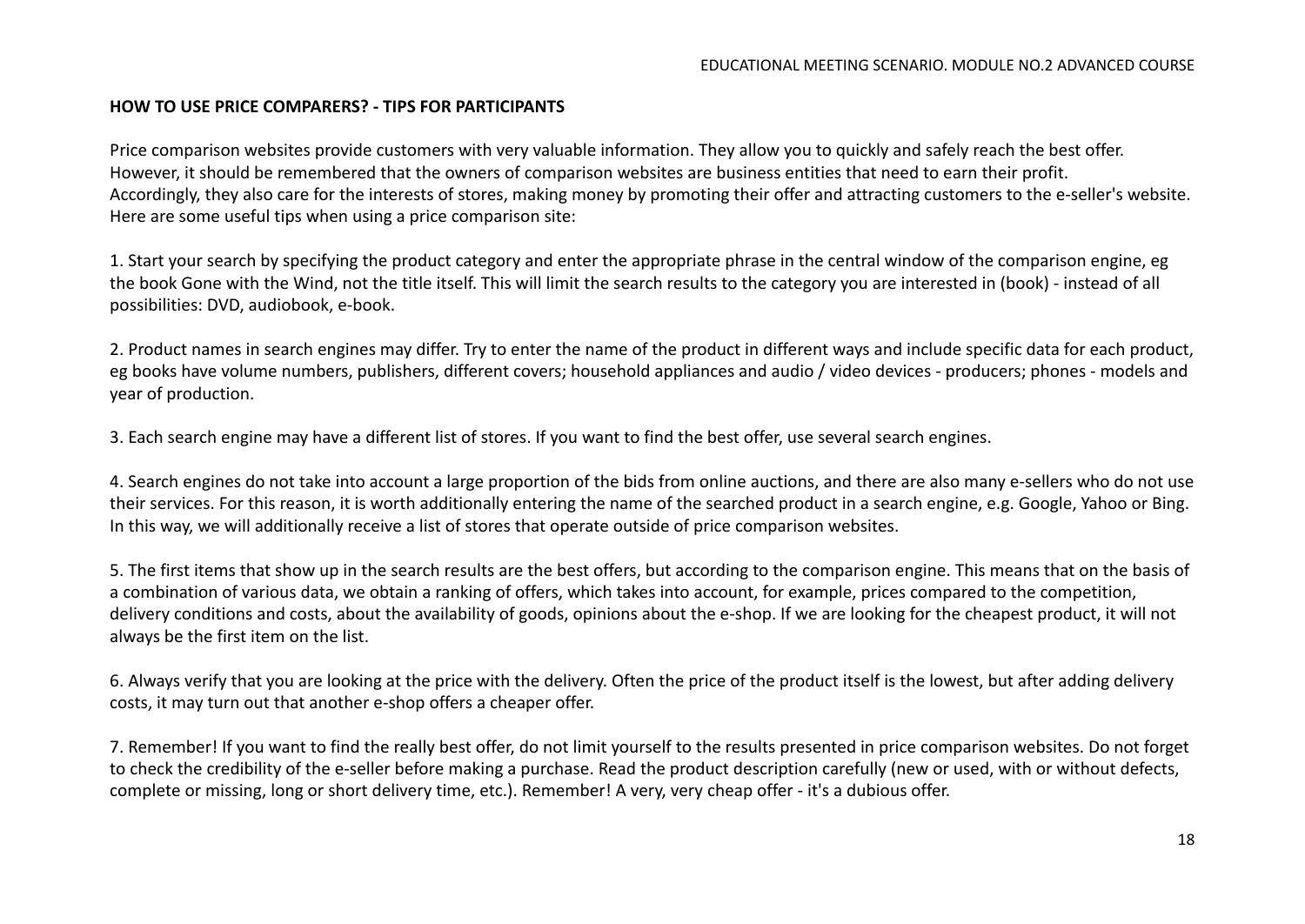#### **EXERCISE NO. 2: WHAT SHOULD BE REMEMBER WHEN CHOOSING DELIVERY?**

Read the following list of recommendations for the delivery of goods purchased over the Internet. Evaluate which clues are true (T) and which introduce false clues (F)?

| Sometimes shipping is completely free, but sometimes it is very expensive. Always check shipping costs carefully before<br>approving your purchase.                                                                                    |     |  |  |
|----------------------------------------------------------------------------------------------------------------------------------------------------------------------------------------------------------------------------------------|-----|--|--|
| Only pay attention to the price of the products. If it is low, a positive purchasing decision is correct.                                                                                                                              | T/F |  |  |
| If you are ordering purchases and you do not know if you will be at home / work when the courier arrives, choose<br>delivery to a pickup point close to your place of residence or work.                                               |     |  |  |
| If you know that you are not able to wait for the courier at home or at work, you can use the service of redirecting the<br>parcel to a pickup point, e.g. a store or gas station, from where you can pick it up at a convenient time. |     |  |  |
| Always open the package after the courier has left, when you can safely inspect the product.                                                                                                                                           |     |  |  |
| A package that is not picked up from the courier can be returned to the distribution center, which is usually located on the<br>outskirts of the city. Collecting the package can be a hassle.                                         |     |  |  |
| If you notice that the parcel is damaged upon receipt of the parcel, you can refuse to accept it or write a report with the<br>courier.                                                                                                |     |  |  |
| If you choose the delivery method from the list of options offered by the seller, the carrier (e.g. a courier company)<br>entrusted with the delivery is responsible for the damage to the parcel.                                     | T/F |  |  |